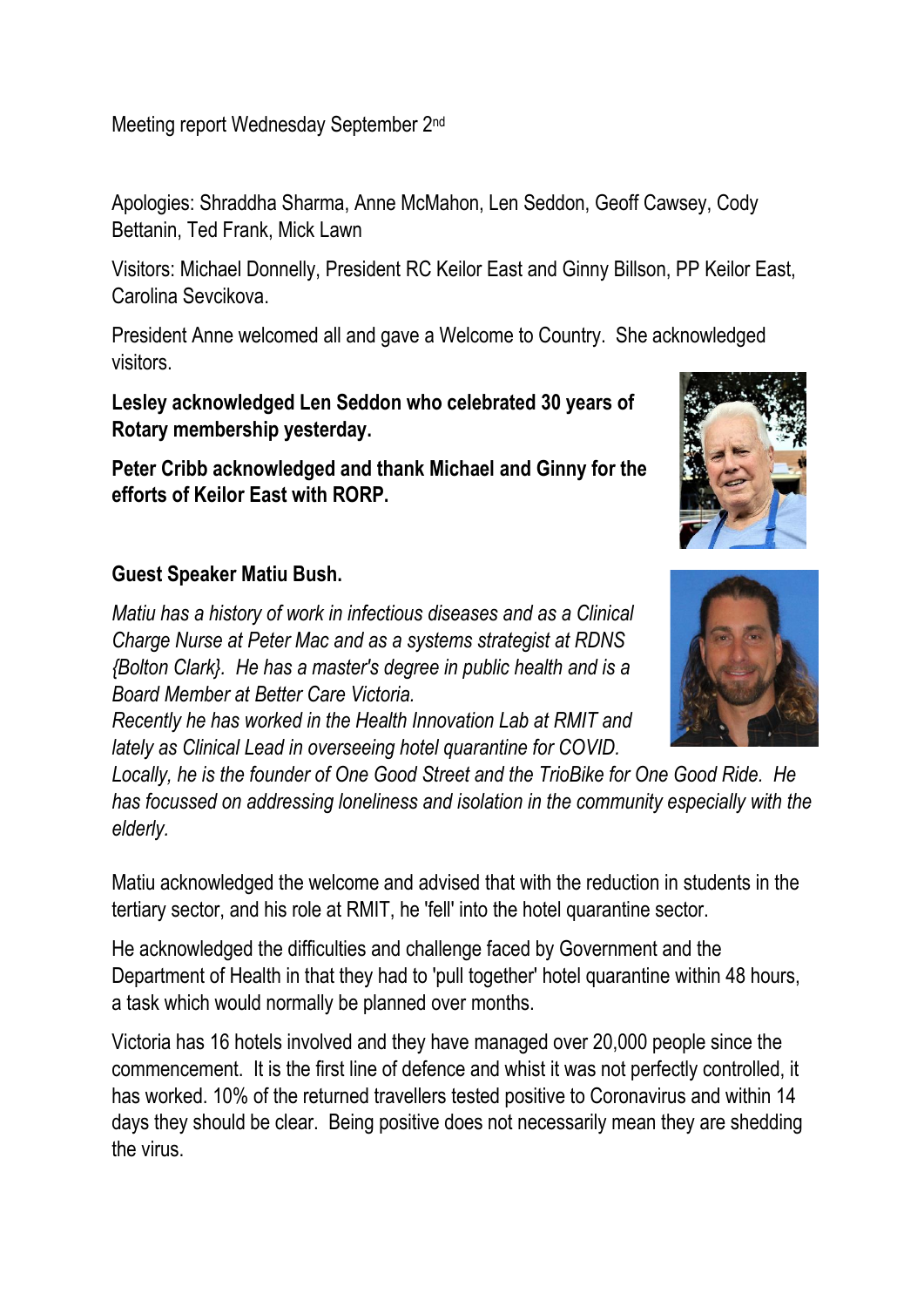In some hotels, upto 13 different groups were involved in managing returnees including doctors, nurses, pharmacists and he was involved in coordinating them and the sanitisation and safety.

Regarding Australians still overseas, there has been some criticism of them as not returning earlier, but there are always reasons eg. Work, job contracts, funds, family or caring for others. Another 20,000 have registered to return but incoming limits and costs of flights are making this hard. There are about 100,000 still overseas who will want to return as countries struggle to cope or the virus returns in another wave or mutation.

Many of the returned travellers are very stressed and may not have been able to return prior. Some of them lost their jobs and homes and funds.

Other countries are using different methods to contain the virus for example Singapore uses an ankle tracker and home quarantine.

Some countries are doing widespread antibody testing through blood tests.

### **Sam asked about testing, the live virus and shedding.**

The current nose and throat swab identifies live virus. The blood tests IgG and IgM identify antibodies.

IgG antibodies develop within seven to 10 days after symptoms of COVID-19 begin. They antibodies remain in the blood after an infection has passed and indicate that you have had COVID-19 in the recent past and have developed antibodies that may protect you from future infection.

IgM is usually the first antibody produced by the immune system when a virus attacks. A positive IgM test shows that you may have been infected and that your immune system has started responding to the virus. When IgM is detected you may still be infected, or you may have recently recovered from a COVID-19 infection.

The current indications are that immunity may only last 3 months.

There are several promising vaccine trials in process. One is **BromAc** which is already used in cancer treatment and is based on pineapple stem; others attack the COVID protein spike. The thing with trials though is that a drug may work in a petri dish, on mice and chimpanzees but not work on humans.

Asked about the spread from quarantine, Matiu referenced cultural and behavioural factors which may explain the spread in abattoirs, and with some backgrounds where communal eating, socialising and sharing are the norm. He also mentioned that many community transfers occurred in lunchrooms where workers did not have their masks on.

The fatigue in emergency management is huge. Many of these workers fell straight into COVID after the bushfire season and have been working at 110% for 8 months or more.